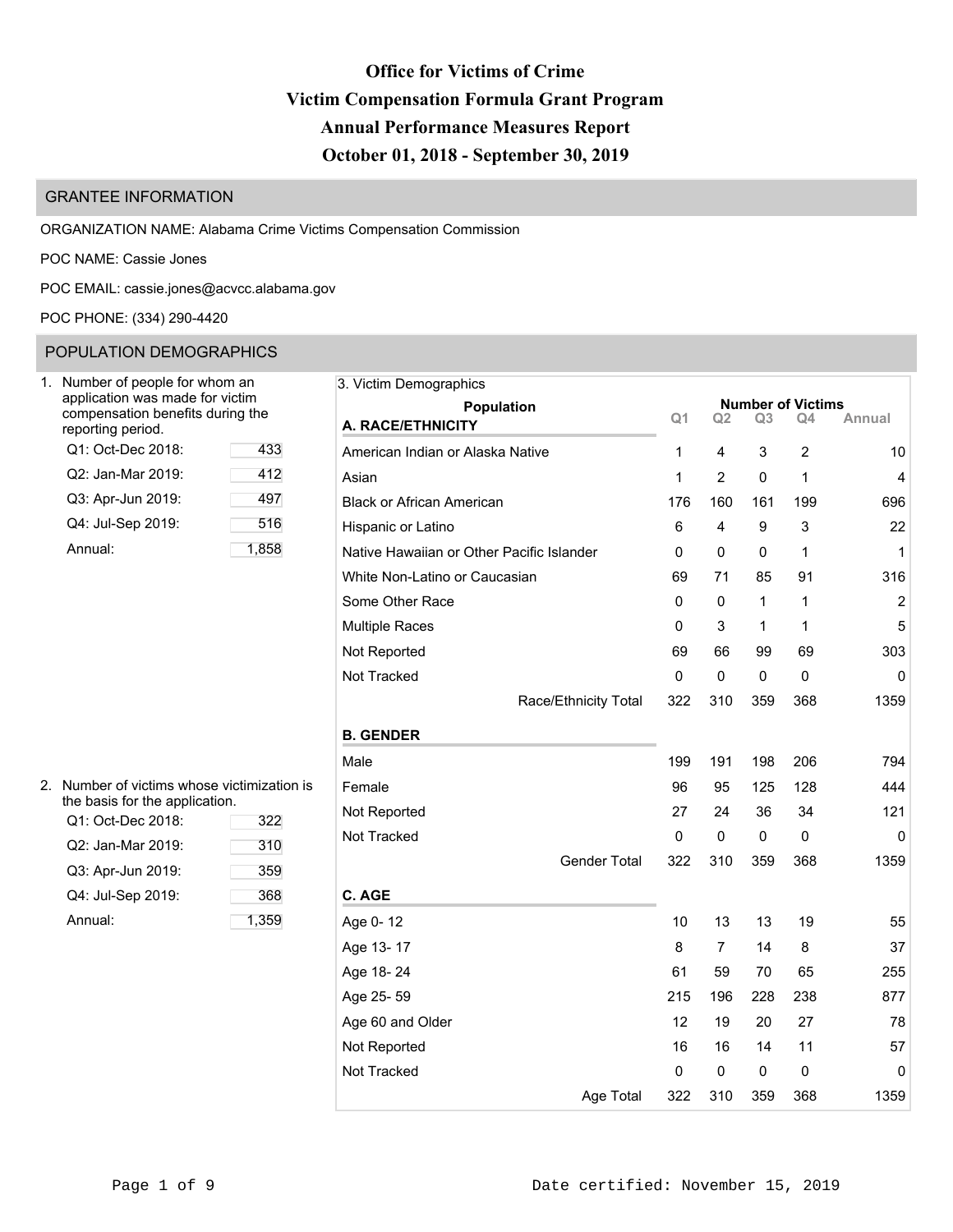### PERFORMANCE MEASURES

4. Based on your program's general procedure, indicate if

Q1: Oct-Dec 2018:

Victims and indirect victims generally count as separate applications

Q2: Jan-Mar 2019:

Victims and indirect victims generally count as separate applications

Q3: Apr-Jun 2019:

Victims and indirect victims generally count as separate applications

Q4: Jul-Sep 2019:

Victims and indirect victims generally count as separate applications

# 5. Number of new applications **received** during

| the reporting period |       |
|----------------------|-------|
| Q1: Oct-Dec 2018:    | 324   |
| Q2: Jan-Mar 2019:    | 316   |
| Q3: Apr-Jun 2019:    | 362   |
| Q4: Jul-Sep 2019:    | 380   |
| Annual:              | 1,382 |

### 6. Number of applications **approved** during the

| reporting period.<br>Q1: Oct-Dec 2018: | 143 |
|----------------------------------------|-----|
|                                        |     |
| Q2: Jan-Mar 2019:                      | 85  |
| Q3: Apr-Jun 2019:                      | 131 |
| Q4: Jul-Sep 2019:                      | 105 |
| Annual:                                |     |

7. Number of applications **denied/closed**. (i.e., applications that were not approved) during the reporting period.

| Q1: Oct-Dec 2018: | 114 |
|-------------------|-----|
| Q2: Jan-Mar 2019: | 112 |
| Q3: Apr-Jun 2019: | 103 |
| Q4: Jul-Sep 2019: | 108 |
| Annual:           | 437 |

### Reason(s) for denial or close status applicable for the reporting period:

| <b>Population</b>                                                                                                         |   |                |             |                | <b>Number of Victims</b><br>Q <sub>2</sub> Q <sub>3</sub> Q <sub>4</sub> Annual |  |  |
|---------------------------------------------------------------------------------------------------------------------------|---|----------------|-------------|----------------|---------------------------------------------------------------------------------|--|--|
| A. Application not filed within time limit                                                                                | 4 | 2              | 4 3         |                | 13                                                                              |  |  |
| B. Failure to report to police                                                                                            | 4 | 6              | 3           | 6              | 19                                                                              |  |  |
| C. Failure to cooperate with law enforcement,<br>victim/witness coordinator, and/or other official<br>required by program |   |                | 18 13 11 16 |                | 58                                                                              |  |  |
| D. Incomplete information                                                                                                 |   |                | 32 33 26 27 |                | 118                                                                             |  |  |
| E. Contributory misconduct                                                                                                | 9 |                | 5 12        | - 9            | 35                                                                              |  |  |
| F. Ineligible crime                                                                                                       |   |                | 29 32 31 29 |                | 121                                                                             |  |  |
| G. Ineligible application                                                                                                 |   |                | 17 17 12 14 |                | 60                                                                              |  |  |
| Other                                                                                                                     | 1 | $\overline{4}$ | 4           | $\overline{4}$ | 13                                                                              |  |  |
| Denial explanation:                                                                                                       |   |                |             |                |                                                                                 |  |  |
| Qtr 1: Application Withdrawn                                                                                              |   |                |             |                |                                                                                 |  |  |
| Qtr 2: False Information, Other.                                                                                          |   |                |             |                |                                                                                 |  |  |
| Qtr 3: Birth Certicate Fee, Document Copy Fee,<br>Impound-Towing-Storage Fee                                              |   |                |             |                |                                                                                 |  |  |
| Qtr 4: Other, Application Withdrawn                                                                                       |   |                |             |                |                                                                                 |  |  |
| Number of annicotions resolved for Covual Assoult Ferencia Examinations                                                   |   |                |             |                |                                                                                 |  |  |

8. Number of applications received for Sexual Assault Forensic Examinations during the reporting period

| Q1: Oct-Dec 2018: | 249   |
|-------------------|-------|
| Q2: Jan-Mar 2019: | 265   |
| Q3: Apr-Jun 2019: | 266   |
| Q4: Jul-Sep 2019: | 232   |
| Annual:           | 1,012 |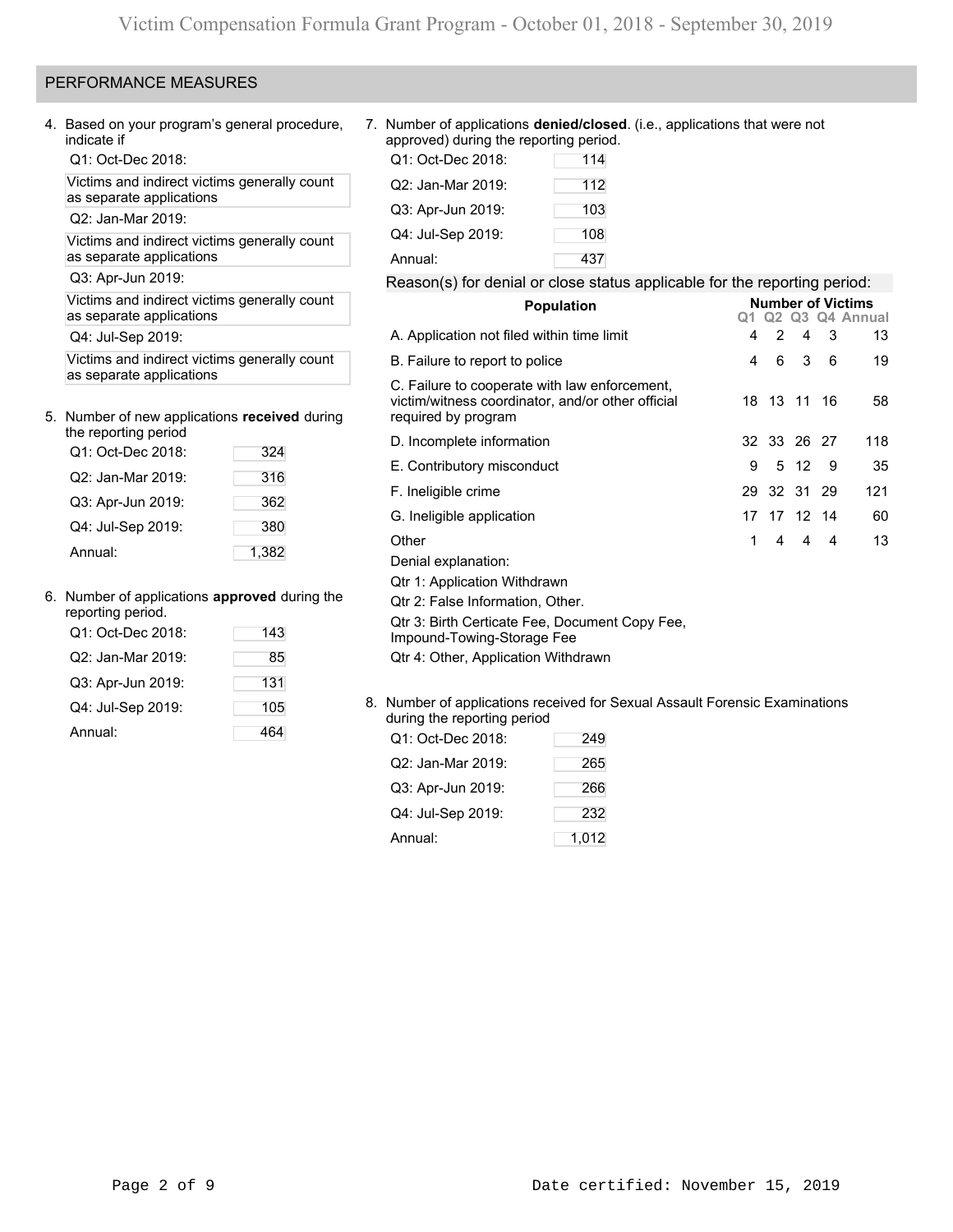| PAYMENT STATISTICS BY CRIME TYPE<br>Qtr:1                                                                                                                              |                                                                                                                                                         |                                   |                   |                     |                          |                                           |               |            |                            |                                     |          |                           |                                           |                                                                                                |                                                                                                                       |                                                                                                                                                      |                                                                                                                                   |                                                                                                        |
|------------------------------------------------------------------------------------------------------------------------------------------------------------------------|---------------------------------------------------------------------------------------------------------------------------------------------------------|-----------------------------------|-------------------|---------------------|--------------------------|-------------------------------------------|---------------|------------|----------------------------|-------------------------------------|----------|---------------------------|-------------------------------------------|------------------------------------------------------------------------------------------------|-----------------------------------------------------------------------------------------------------------------------|------------------------------------------------------------------------------------------------------------------------------------------------------|-----------------------------------------------------------------------------------------------------------------------------------|--------------------------------------------------------------------------------------------------------|
|                                                                                                                                                                        |                                                                                                                                                         |                                   |                   |                     |                          | <b>EXPENSE TYPES PAID (in dollars)</b>    |               |            |                            |                                     |          |                           |                                           |                                                                                                |                                                                                                                       | <b>TYPES OF VICTIMIZATIONS</b><br><b>RELATED TO A CRIME TYPE</b>                                                                                     |                                                                                                                                   |                                                                                                        |
| <b>TYPES OF CRIME</b>                                                                                                                                                  | During<br>iod<br>nber of<br>ris Paid I<br>ting Peri<br><mark>al Numl</mark><br>plication<br>Reporti<br>ž.<br>$\overline{\mathfrak{m}}$<br>$\frac{1}{2}$ | Clean Up<br>Scene<br><b>Crime</b> | Care<br>Dependent | Support<br>Economic | <b>Burial</b><br>Funeral | Medical/Dental (except<br>mental health ) | Mental Health | Relocation | vices<br>နေ<br>Replacement | Forensic<br>Sexual Assault<br>Exams | Travel   | explain)<br>Other (please | this Crime<br>Paid for t<br>Total<br>Type | Number of Applications<br>Related to Bullying that<br>were Paid During the<br>Reporting Period | Number of Applications<br>Related to Domestic<br>and Family Violence<br>that were Paid During<br>the Reporting Period | lication<br>eglect that<br>I During the<br>Period<br><b>Appli</b><br>Elder<br>Number of A<br>Related to E<br>Abuse/Neg<br>were Paid D<br>Renorting P | mber of Applications<br>lated to Hate Crimes<br>at were Paid During<br>∍ Reporting Period<br>Number<br>Related t<br>that<br>the F | Number of Applications<br>Related to Mass<br>Violence that were<br>Paid During the<br>Reporting Period |
| Arson                                                                                                                                                                  | 1                                                                                                                                                       | \$0                               | \$0               | \$0                 | \$0                      | \$0                                       | \$0           | \$0        | \$500                      |                                     | \$0      | \$0                       | \$500                                     | $\mathbf{0}$                                                                                   | 0                                                                                                                     | 0                                                                                                                                                    | 0                                                                                                                                 | 0                                                                                                      |
| Assault                                                                                                                                                                | 97                                                                                                                                                      | \$0                               | \$0               | \$65,707            | \$825                    | \$329,293                                 | \$731         | \$1,650    | \$3,314                    |                                     | \$14,083 | \$152                     | \$415,755                                 | $\overline{0}$                                                                                 | 20                                                                                                                    | $\overline{0}$                                                                                                                                       | $\overline{0}$                                                                                                                    | $\overline{0}$                                                                                         |
| Burglary                                                                                                                                                               | 1 <sup>1</sup>                                                                                                                                          | \$0                               | \$0               | \$0                 | \$0                      | \$0                                       | \$4,924       | \$0        | \$0                        |                                     | \$0      |                           | \$4,924                                   | $\overline{0}$                                                                                 | $\overline{1}$                                                                                                        | $\overline{0}$                                                                                                                                       | $\overline{0}$                                                                                                                    | $\overline{0}$                                                                                         |
| Child Physical Abuse/Neglect                                                                                                                                           |                                                                                                                                                         |                                   |                   |                     |                          |                                           |               |            |                            |                                     |          |                           |                                           |                                                                                                |                                                                                                                       |                                                                                                                                                      |                                                                                                                                   |                                                                                                        |
| Child Pornography                                                                                                                                                      |                                                                                                                                                         |                                   |                   |                     |                          |                                           |               |            |                            |                                     |          |                           |                                           |                                                                                                |                                                                                                                       |                                                                                                                                                      |                                                                                                                                   |                                                                                                        |
| Child Sexual Abuse                                                                                                                                                     |                                                                                                                                                         |                                   |                   |                     |                          |                                           |               |            |                            |                                     |          |                           |                                           |                                                                                                |                                                                                                                       |                                                                                                                                                      |                                                                                                                                   |                                                                                                        |
| DUI/DWI                                                                                                                                                                |                                                                                                                                                         |                                   |                   |                     |                          |                                           |               |            |                            |                                     |          |                           |                                           |                                                                                                |                                                                                                                       |                                                                                                                                                      |                                                                                                                                   |                                                                                                        |
| <b>Fraud/Financial Crimes</b>                                                                                                                                          |                                                                                                                                                         |                                   |                   |                     |                          |                                           |               |            |                            |                                     |          |                           |                                           |                                                                                                |                                                                                                                       |                                                                                                                                                      |                                                                                                                                   |                                                                                                        |
| Homicide                                                                                                                                                               | 79                                                                                                                                                      | \$0                               | \$0               | \$20,956            | \$211,190                | \$400                                     | \$0           | \$0        | \$185                      |                                     | \$12,952 | \$445                     | \$246,128                                 | $\overline{0}$                                                                                 | 12                                                                                                                    | $\overline{0}$                                                                                                                                       | $\overline{0}$                                                                                                                    | $\overline{0}$                                                                                         |
| Human Trafficking                                                                                                                                                      |                                                                                                                                                         |                                   |                   |                     |                          |                                           |               |            |                            |                                     |          |                           |                                           |                                                                                                |                                                                                                                       |                                                                                                                                                      |                                                                                                                                   |                                                                                                        |
| Kidnapping                                                                                                                                                             |                                                                                                                                                         |                                   |                   |                     |                          |                                           |               |            |                            |                                     |          |                           |                                           |                                                                                                |                                                                                                                       |                                                                                                                                                      |                                                                                                                                   |                                                                                                        |
| Other Vehicular Crimes                                                                                                                                                 | $\overline{2}$                                                                                                                                          | \$0                               | \$0               | \$0                 | \$0                      | \$20,002                                  | \$0           | \$0        | \$0                        |                                     | \$0      | \$0                       | \$20,002                                  | $\overline{0}$                                                                                 | $\overline{0}$                                                                                                        | $\overline{0}$                                                                                                                                       | $\overline{0}$                                                                                                                    | $\overline{0}$                                                                                         |
| Robbery                                                                                                                                                                | 5                                                                                                                                                       | \$0                               | \$0               | \$1,647             | \$0                      | \$1,343                                   | \$22          | \$0        | \$0                        |                                     | \$0      | \$15                      | \$3,027                                   | $\overline{0}$                                                                                 | $\overline{0}$                                                                                                        | $\overline{0}$                                                                                                                                       | $\overline{0}$                                                                                                                    | $\overline{0}$                                                                                         |
| <b>Sexual Assault</b>                                                                                                                                                  | 383                                                                                                                                                     | \$0                               | \$0               | \$1,857             | \$0                      | \$2,225                                   | \$3,055       | \$0        | \$176                      | \$215,842                           | \$1,694  | \$0                       | \$224,849                                 | $\overline{0}$                                                                                 | $\overline{1}$                                                                                                        | $\overline{0}$                                                                                                                                       | $\overline{0}$                                                                                                                    | $\overline{0}$                                                                                         |
| Stalking                                                                                                                                                               |                                                                                                                                                         |                                   |                   |                     |                          |                                           |               |            |                            |                                     |          |                           |                                           |                                                                                                |                                                                                                                       |                                                                                                                                                      |                                                                                                                                   |                                                                                                        |
| Terrorism                                                                                                                                                              |                                                                                                                                                         |                                   |                   |                     |                          |                                           |               |            |                            |                                     |          |                           |                                           |                                                                                                |                                                                                                                       |                                                                                                                                                      |                                                                                                                                   |                                                                                                        |
| Total                                                                                                                                                                  | 568                                                                                                                                                     | \$0                               | \$0               | \$90,168            | \$212,015                | \$353,262                                 | \$8,732       | \$1,650    | \$4,175                    | \$215,842                           | \$28,729 | \$612                     | \$915,186                                 | $\overline{0}$                                                                                 | 34                                                                                                                    | $\overline{0}$                                                                                                                                       | $\overline{0}$                                                                                                                    | $\overline{0}$                                                                                         |
| * Other expense explanations<br><b>Birth Certificate Fee</b><br>Assault<br>Homicide<br>Birth Certificate Fee, Le Report Fee<br><b>Birth Certificate Fee</b><br>Robbery |                                                                                                                                                         |                                   |                   |                     |                          |                                           |               |            |                            |                                     |          |                           |                                           |                                                                                                |                                                                                                                       |                                                                                                                                                      |                                                                                                                                   |                                                                                                        |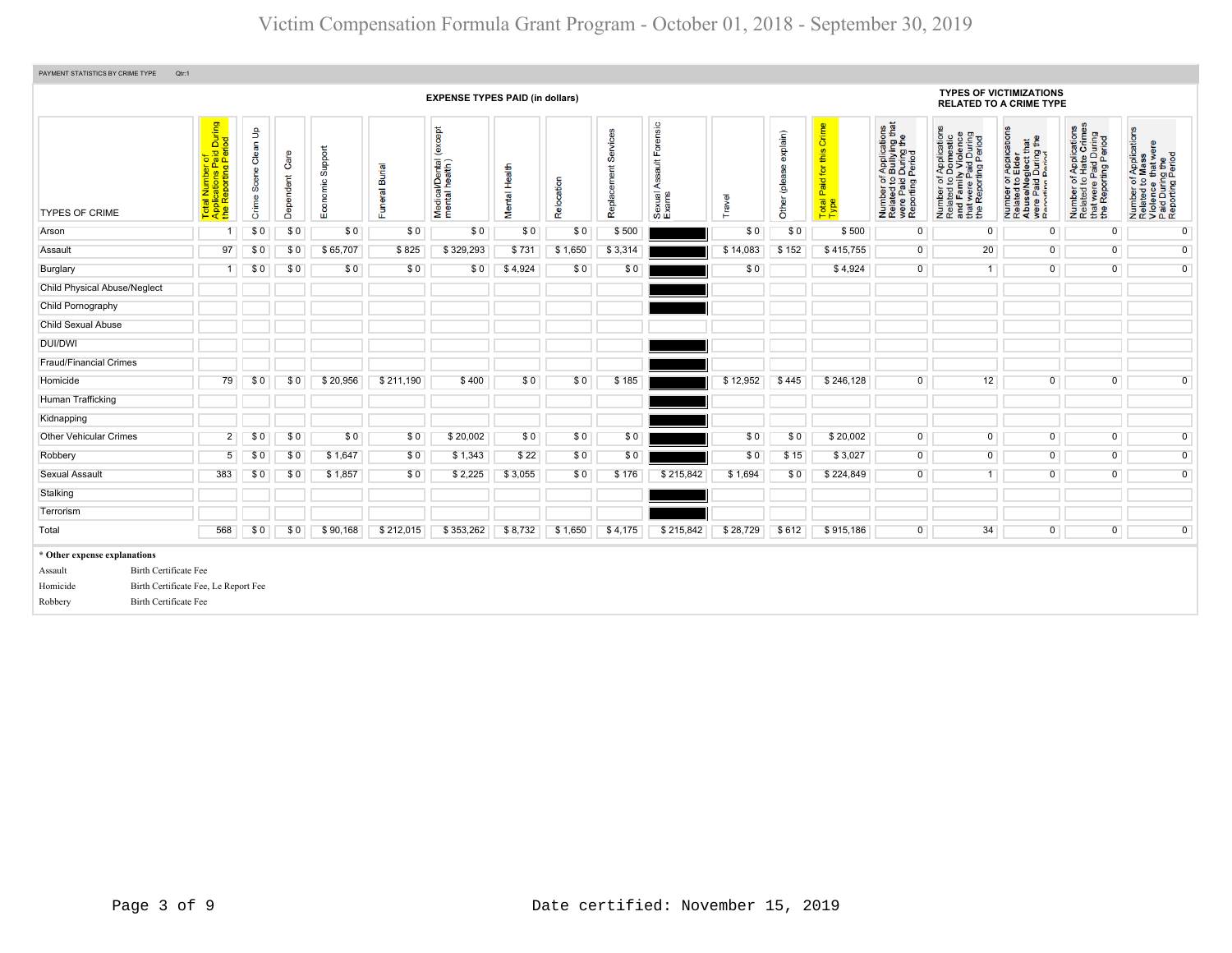| PAYMENT STATISTICS BY CRIME TYPE<br>Qtr:2                                                               |                                                                                  |                      |                   |                                                                                                                                                                                                                   |                          |                                        |               |            |                      |                                  |             |                           |                                         |                                                                                                |                                                                                                                       |                                                                                                              |                                                                                                   |                                                                                                        |
|---------------------------------------------------------------------------------------------------------|----------------------------------------------------------------------------------|----------------------|-------------------|-------------------------------------------------------------------------------------------------------------------------------------------------------------------------------------------------------------------|--------------------------|----------------------------------------|---------------|------------|----------------------|----------------------------------|-------------|---------------------------|-----------------------------------------|------------------------------------------------------------------------------------------------|-----------------------------------------------------------------------------------------------------------------------|--------------------------------------------------------------------------------------------------------------|---------------------------------------------------------------------------------------------------|--------------------------------------------------------------------------------------------------------|
|                                                                                                         |                                                                                  |                      |                   |                                                                                                                                                                                                                   |                          | <b>EXPENSE TYPES PAID (in dollars)</b> |               |            |                      |                                  |             |                           |                                         |                                                                                                |                                                                                                                       | <b>TYPES OF VICTIMIZATIONS</b><br><b>RELATED TO A CRIME TYPE</b>                                             |                                                                                                   |                                                                                                        |
| <b>TYPES OF CRIME</b>                                                                                   | During<br>iod<br>plications Paid I<br>Reporting Peri<br>Total<br>Applic<br>the R | Crime Scene Clean Up | Care<br>Dependent | Support<br>Economic                                                                                                                                                                                               | <b>Burial</b><br>Funeral | except<br>Medical/Dental (             | Mental Health | Relocation | Replacement Services | Sexual Assault Forensic<br>Exams | Travel      | explain)<br>Other (please | Crime<br>Paid for this<br>Total<br>Type | Number of Applications<br>Related to Bullying that<br>were Paid During the<br>Reporting Period | Number of Applications<br>Related to Domestic<br>and Family Violence<br>that were Paid During<br>the Reporting Period | Number of Applications<br>Related to Elder<br>Abuse/Neglect that<br>were Paid During the<br>Renorting Pariod | Number of Applications<br>Related to Hate Crimes<br>that were Paid During<br>the Reporting Period | Number of Applications<br>Related to Mass<br>Violence that were<br>Paid During the<br>Reporting Period |
| Arson                                                                                                   |                                                                                  |                      |                   |                                                                                                                                                                                                                   |                          |                                        |               |            |                      |                                  |             |                           |                                         |                                                                                                |                                                                                                                       |                                                                                                              |                                                                                                   |                                                                                                        |
| Assault                                                                                                 | 60                                                                               | SO.                  | \$0               | \$36,703                                                                                                                                                                                                          | \$300                    | \$52,232                               | \$0           | \$2,619    | \$1,197              |                                  | \$302       | \$32                      | \$93,384                                | $\overline{0}$                                                                                 | 17                                                                                                                    | $\Omega$                                                                                                     | $\overline{0}$                                                                                    | $\overline{0}$                                                                                         |
| Burglary                                                                                                |                                                                                  |                      |                   |                                                                                                                                                                                                                   |                          |                                        |               |            |                      |                                  |             |                           |                                         |                                                                                                |                                                                                                                       |                                                                                                              |                                                                                                   |                                                                                                        |
| <b>Child Physical Abuse/Neglect</b>                                                                     |                                                                                  |                      |                   |                                                                                                                                                                                                                   |                          |                                        |               |            |                      |                                  |             |                           |                                         |                                                                                                |                                                                                                                       |                                                                                                              |                                                                                                   |                                                                                                        |
| Child Pornography                                                                                       |                                                                                  |                      |                   |                                                                                                                                                                                                                   |                          |                                        |               |            |                      |                                  |             |                           |                                         |                                                                                                |                                                                                                                       |                                                                                                              |                                                                                                   |                                                                                                        |
| <b>Child Sexual Abuse</b>                                                                               | 1                                                                                | \$0                  | \$0               | \$942                                                                                                                                                                                                             | \$0                      | \$0                                    | \$0           | \$0        | \$0                  | \$0                              | \$0         | \$0                       | \$942                                   | $\overline{0}$                                                                                 | $\overline{0}$                                                                                                        |                                                                                                              | $\overline{0}$                                                                                    | $\overline{0}$                                                                                         |
| <b>DUI/DWI</b>                                                                                          |                                                                                  |                      |                   |                                                                                                                                                                                                                   |                          |                                        |               |            |                      |                                  |             |                           |                                         |                                                                                                |                                                                                                                       |                                                                                                              |                                                                                                   |                                                                                                        |
| <b>Fraud/Financial Crimes</b>                                                                           |                                                                                  |                      |                   |                                                                                                                                                                                                                   |                          |                                        |               |            |                      |                                  |             |                           |                                         |                                                                                                |                                                                                                                       |                                                                                                              |                                                                                                   |                                                                                                        |
| Homicide                                                                                                | 91                                                                               | \$0                  | \$0               | \$73,050                                                                                                                                                                                                          | \$217,997                | \$0                                    | \$705         | \$0        | \$0                  |                                  | 18872.81.00 | \$397                     | \$311,022                               | $\overline{0}$                                                                                 | 9                                                                                                                     | $\overline{0}$                                                                                               | $\overline{0}$                                                                                    | $\overline{0}$                                                                                         |
| Human Trafficking                                                                                       |                                                                                  |                      |                   |                                                                                                                                                                                                                   |                          |                                        |               |            |                      |                                  |             |                           |                                         |                                                                                                |                                                                                                                       |                                                                                                              |                                                                                                   |                                                                                                        |
| Kidnapping                                                                                              |                                                                                  |                      |                   |                                                                                                                                                                                                                   |                          |                                        |               |            |                      |                                  |             |                           |                                         |                                                                                                |                                                                                                                       |                                                                                                              |                                                                                                   |                                                                                                        |
| Other Vehicular Crimes                                                                                  | $\overline{2}$                                                                   | \$0                  | \$0               | \$0                                                                                                                                                                                                               | \$0                      | \$18,445                               | \$0           | \$0        | \$0                  |                                  | \$0         |                           | \$18,445                                | $\overline{0}$                                                                                 | $\overline{0}$                                                                                                        | $\overline{0}$                                                                                               | $\overline{0}$                                                                                    | $\overline{0}$                                                                                         |
| Robbery                                                                                                 | $6\overline{6}$                                                                  | \$0                  | \$0               | \$3,106                                                                                                                                                                                                           | \$0                      | \$3,344                                | \$0           | \$0        | \$44                 |                                  | \$134       |                           | \$6,628                                 | $\overline{0}$                                                                                 | $\overline{1}$                                                                                                        | $\overline{0}$                                                                                               | $\overline{0}$                                                                                    | $\overline{0}$                                                                                         |
| Sexual Assault                                                                                          | 123                                                                              | \$0                  | \$0               | \$292                                                                                                                                                                                                             | \$0                      | \$0                                    | \$401         | \$0        | \$0                  | \$66,659                         | \$908       | \$15                      | \$68,275                                | $\overline{0}$                                                                                 | $\overline{1}$                                                                                                        | $\overline{0}$                                                                                               | $\overline{0}$                                                                                    | $\overline{0}$                                                                                         |
| Stalking                                                                                                |                                                                                  |                      |                   |                                                                                                                                                                                                                   |                          |                                        |               |            |                      |                                  |             |                           |                                         |                                                                                                |                                                                                                                       |                                                                                                              |                                                                                                   |                                                                                                        |
| Terrorism                                                                                               |                                                                                  |                      |                   |                                                                                                                                                                                                                   |                          |                                        |               |            |                      |                                  |             |                           |                                         |                                                                                                |                                                                                                                       |                                                                                                              |                                                                                                   |                                                                                                        |
| Total                                                                                                   | 283                                                                              | \$0                  | \$0               | \$114,093                                                                                                                                                                                                         | \$218,297                | \$74,021                               | \$1,106       | \$2,619    | \$1,241              | \$66,659                         | \$1,343     | \$444                     | \$498,696                               | $\overline{0}$                                                                                 | 28                                                                                                                    | $\overline{0}$                                                                                               | $\overline{0}$                                                                                    | $\overline{0}$                                                                                         |
| * Other expense explanations<br>Assault<br>Homicide<br>Sexual Assault<br>You added "Other" crime types: | Other                                                                            |                      |                   | Birth Certificate Fee, Document Copy Fee, Le Report Fee, Notary Fee<br>Birth Certificate Fee, Document Copy Fee, LE Report Fee, Notary Fee<br>Birth Certificate Fee, Document Copy Fee, LE Report Fee, Notary Fee |                          |                                        |               |            |                      |                                  |             |                           |                                         |                                                                                                |                                                                                                                       |                                                                                                              |                                                                                                   |                                                                                                        |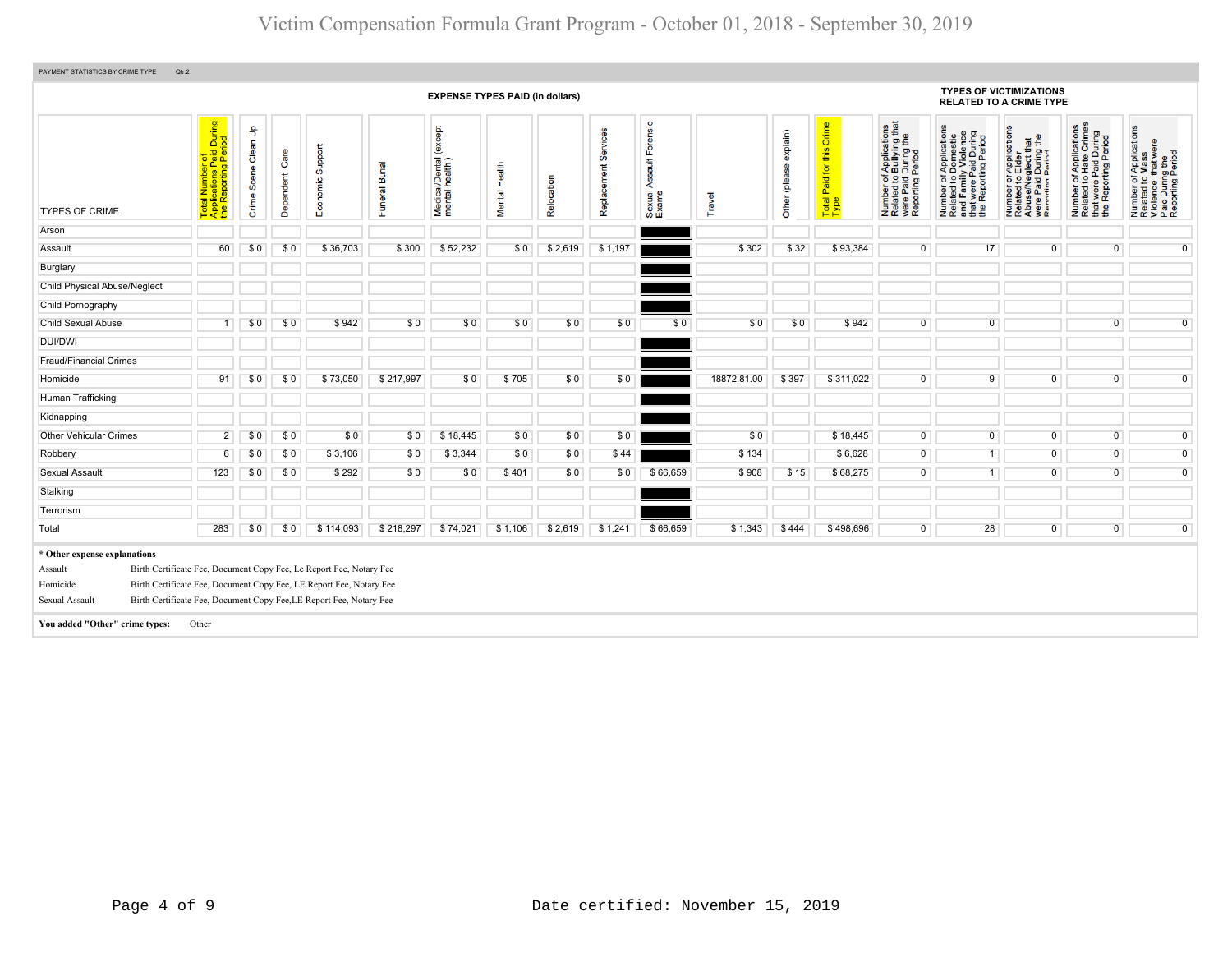| PAYMENT STATISTICS BY CRIME TYPE<br>Qtr:3                                                                                                                                                                                                                                                                                                                                                          |                                                                                                                      |                            |                   |                     |                          |                                              |               |            |                         |                                       |          |                           |                                         |                                                                                                                             |                                                                                                                             |                                                                                                                                                            |                                                                                                                               |                                                                                                        |
|----------------------------------------------------------------------------------------------------------------------------------------------------------------------------------------------------------------------------------------------------------------------------------------------------------------------------------------------------------------------------------------------------|----------------------------------------------------------------------------------------------------------------------|----------------------------|-------------------|---------------------|--------------------------|----------------------------------------------|---------------|------------|-------------------------|---------------------------------------|----------|---------------------------|-----------------------------------------|-----------------------------------------------------------------------------------------------------------------------------|-----------------------------------------------------------------------------------------------------------------------------|------------------------------------------------------------------------------------------------------------------------------------------------------------|-------------------------------------------------------------------------------------------------------------------------------|--------------------------------------------------------------------------------------------------------|
|                                                                                                                                                                                                                                                                                                                                                                                                    |                                                                                                                      |                            |                   |                     |                          | <b>EXPENSE TYPES PAID (in dollars)</b>       |               |            |                         |                                       |          |                           |                                         |                                                                                                                             |                                                                                                                             | <b>TYPES OF VICTIMIZATIONS</b><br><b>RELATED TO A CRIME TYPE</b>                                                                                           |                                                                                                                               |                                                                                                        |
| <b>TYPES OF CRIME</b>                                                                                                                                                                                                                                                                                                                                                                              | l Number of<br>ications Paid During<br>Reporting Period<br><sup>ilicatio</sup><br>Repor<br>Total<br>Applic<br>the Re | Clean Up<br>Scene<br>Crime | Care<br>Dependent | Support<br>Economic | <b>Burial</b><br>Funeral | except<br>Medical/Dental (<br>mental health) | Mental Health | Relocation | Services<br>Replacement | Forensic<br>Sexual Assault F<br>Exams | Travel   | explain)<br>Other (please | this Crime<br>Paid for<br>Total<br>Type | of Applications<br>o Bullying that<br>1 During the<br>I Period<br>59<br>Number of<br>Related to<br>were Paid<br>Reporting F | Number of Applications<br>Related to Domestic<br>and Family Violence<br>that were Paid During<br>the Reporting Period<br>59 | t Applications<br>· Elder<br><b>glect that</b><br>I During the<br>Period<br>52<br>e/Ner<br>fing<br>Number<br>Related t<br>Abuse/N<br>Were Pai<br>Reporting | f Applications<br>Hate Crimes<br>1 During<br>Period<br>Number of Appl<br>Related to Hate<br>that were Paid<br>the Reporting P | Number of Applications<br>Related to Mass<br>Violence that were<br>Paid During the<br>Reporting Period |
| Arson                                                                                                                                                                                                                                                                                                                                                                                              |                                                                                                                      |                            |                   |                     |                          |                                              |               |            |                         |                                       |          |                           |                                         |                                                                                                                             |                                                                                                                             |                                                                                                                                                            |                                                                                                                               |                                                                                                        |
| Assault                                                                                                                                                                                                                                                                                                                                                                                            | 54                                                                                                                   | \$0                        | \$0               | \$68,528            | \$0                      | \$111,337                                    | \$0           | \$409      | \$1,689                 |                                       | \$4,931  | \$184                     | \$187,079                               | $\overline{0}$                                                                                                              | 9                                                                                                                           | $\overline{0}$                                                                                                                                             | $\overline{0}$                                                                                                                | $\overline{0}$                                                                                         |
| Burglary                                                                                                                                                                                                                                                                                                                                                                                           | $\overline{2}$                                                                                                       | \$0                        | \$0               | \$0                 | \$0                      | \$150                                        | \$0           | \$0        | \$0                     |                                       | \$12     | \$0                       | \$162                                   | $\overline{0}$                                                                                                              | 1                                                                                                                           | $\overline{0}$                                                                                                                                             | $\overline{0}$                                                                                                                | $\overline{0}$                                                                                         |
| <b>Child Physical Abuse/Neglect</b>                                                                                                                                                                                                                                                                                                                                                                |                                                                                                                      |                            |                   |                     |                          |                                              |               |            |                         |                                       |          |                           |                                         |                                                                                                                             |                                                                                                                             |                                                                                                                                                            |                                                                                                                               |                                                                                                        |
| Child Pornography                                                                                                                                                                                                                                                                                                                                                                                  |                                                                                                                      |                            |                   |                     |                          |                                              |               |            |                         |                                       |          |                           |                                         |                                                                                                                             |                                                                                                                             |                                                                                                                                                            |                                                                                                                               |                                                                                                        |
| <b>Child Sexual Abuse</b>                                                                                                                                                                                                                                                                                                                                                                          |                                                                                                                      |                            |                   |                     |                          |                                              |               |            |                         |                                       |          |                           |                                         |                                                                                                                             |                                                                                                                             |                                                                                                                                                            |                                                                                                                               |                                                                                                        |
| DUI/DWI                                                                                                                                                                                                                                                                                                                                                                                            |                                                                                                                      |                            |                   |                     |                          |                                              |               |            |                         |                                       |          |                           |                                         |                                                                                                                             |                                                                                                                             |                                                                                                                                                            |                                                                                                                               |                                                                                                        |
| <b>Fraud/Financial Crimes</b>                                                                                                                                                                                                                                                                                                                                                                      |                                                                                                                      |                            |                   |                     |                          |                                              |               |            |                         |                                       |          |                           |                                         |                                                                                                                             |                                                                                                                             |                                                                                                                                                            |                                                                                                                               |                                                                                                        |
| Homicide                                                                                                                                                                                                                                                                                                                                                                                           | 91                                                                                                                   | \$0                        | \$0               | \$55,395            | \$281,449                | \$3,216                                      | \$1,521       | \$0        | \$3,210                 |                                       | \$25,975 | \$640                     | \$371,405                               | $\overline{0}$                                                                                                              | 13                                                                                                                          | $\overline{0}$                                                                                                                                             | $\overline{0}$                                                                                                                | $\overline{0}$                                                                                         |
| Human Trafficking                                                                                                                                                                                                                                                                                                                                                                                  |                                                                                                                      |                            |                   |                     |                          |                                              |               |            |                         |                                       |          |                           |                                         |                                                                                                                             |                                                                                                                             |                                                                                                                                                            |                                                                                                                               |                                                                                                        |
| Kidnapping                                                                                                                                                                                                                                                                                                                                                                                         |                                                                                                                      |                            |                   |                     |                          |                                              |               |            |                         |                                       |          |                           |                                         |                                                                                                                             |                                                                                                                             |                                                                                                                                                            |                                                                                                                               |                                                                                                        |
| <b>Other Vehicular Crimes</b>                                                                                                                                                                                                                                                                                                                                                                      | -1                                                                                                                   | \$0                        | \$0               | \$0                 | \$1,325                  | \$0                                          | \$0           | \$0        | \$0                     |                                       | \$0      | \$30                      | \$1,355                                 | $\overline{0}$                                                                                                              | $\overline{0}$                                                                                                              | $\overline{0}$                                                                                                                                             | $\overline{0}$                                                                                                                | $\overline{0}$                                                                                         |
| Robbery                                                                                                                                                                                                                                                                                                                                                                                            | $\overline{3}$                                                                                                       | \$0                        | \$0               | \$0                 | \$0                      | \$0                                          | \$0           | \$0        | \$53                    |                                       | \$0      | \$0                       | \$53                                    | $\overline{0}$                                                                                                              | $\overline{0}$                                                                                                              | $\overline{0}$                                                                                                                                             | $\overline{0}$                                                                                                                | $\overline{0}$                                                                                         |
| Sexual Assault                                                                                                                                                                                                                                                                                                                                                                                     | 289                                                                                                                  | \$0                        | \$0               | \$301               | \$0                      | \$265                                        | \$80          | \$0        | \$50                    | \$157,865                             | \$18     | \$15                      | \$158,594                               | $\overline{0}$                                                                                                              | $\overline{0}$                                                                                                              | $\overline{0}$                                                                                                                                             | $\overline{0}$                                                                                                                | $\overline{0}$                                                                                         |
| Stalking                                                                                                                                                                                                                                                                                                                                                                                           |                                                                                                                      |                            |                   |                     |                          |                                              |               |            |                         |                                       |          |                           |                                         |                                                                                                                             |                                                                                                                             |                                                                                                                                                            |                                                                                                                               |                                                                                                        |
| Terrorism                                                                                                                                                                                                                                                                                                                                                                                          |                                                                                                                      |                            |                   |                     |                          |                                              |               |            |                         |                                       |          |                           |                                         |                                                                                                                             |                                                                                                                             |                                                                                                                                                            |                                                                                                                               |                                                                                                        |
| Total                                                                                                                                                                                                                                                                                                                                                                                              | 440                                                                                                                  | \$0                        | \$0               | \$124,223           | \$282,773                | \$114,969                                    | \$1,601       | \$409      | \$5,002                 | \$157,865                             | \$30,936 | \$869                     | \$718,648                               | $\overline{0}$                                                                                                              | 23                                                                                                                          | $\overline{0}$                                                                                                                                             | $\overline{0}$                                                                                                                | $\overline{0}$                                                                                         |
| * Other expense explanations<br>Birth Certificate Fee, Document Copy Fee, Impound-Towing-Storage Fee<br>Assault<br>Birth Certificate Fee, Document Copy Fee, Impound-Towing-Storage Fee<br>Homicide<br>Other Vehicular<br>Birth Certificate Fee, Document Copy Fee, Impound-Towing-Storage Fee<br>Crimes<br>Birth Certificate Fee, Document Copy Fee, Impound-Towing-Storage Fee<br>Sexual Assault |                                                                                                                      |                            |                   |                     |                          |                                              |               |            |                         |                                       |          |                           |                                         |                                                                                                                             |                                                                                                                             |                                                                                                                                                            |                                                                                                                               |                                                                                                        |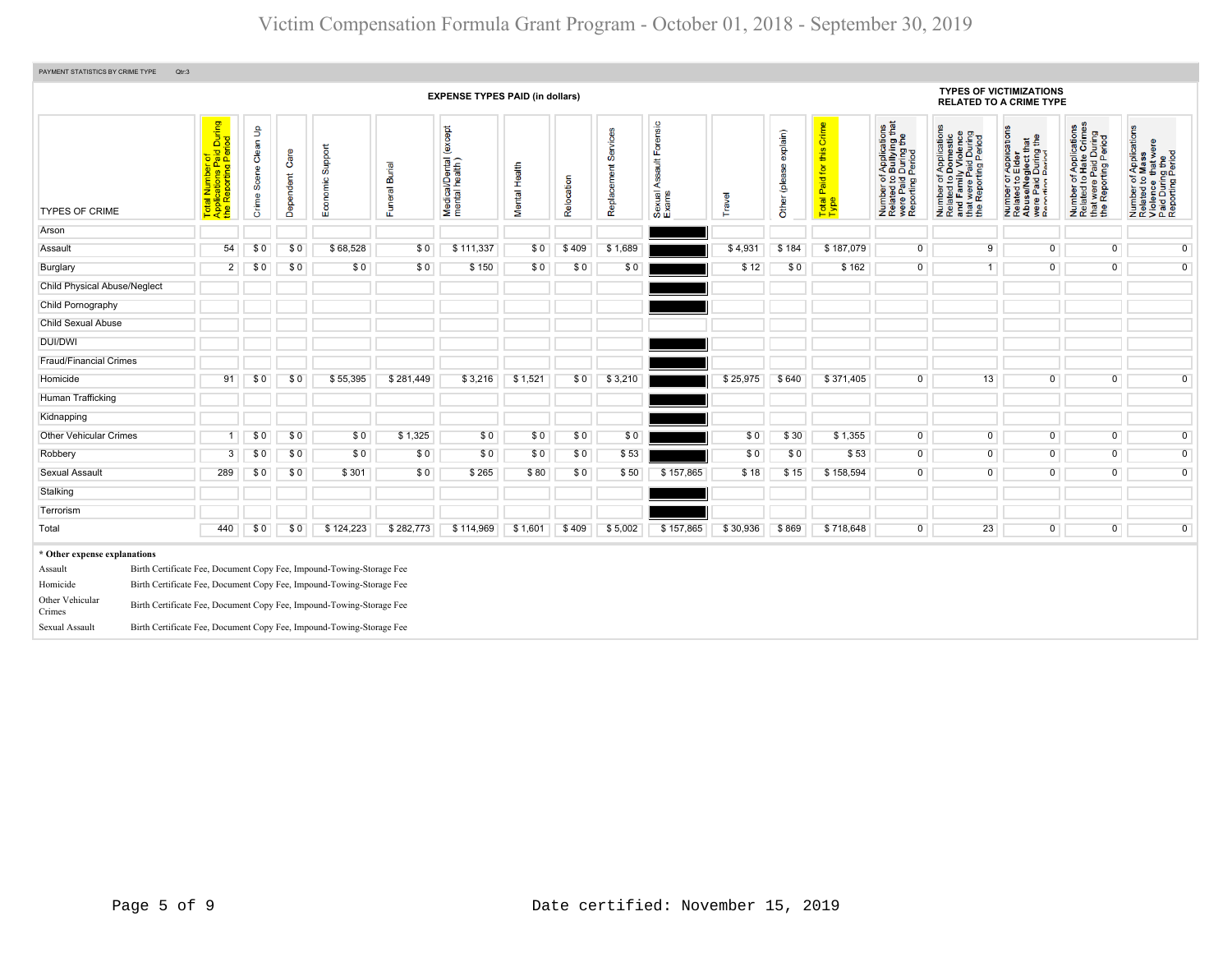| PAYMENT STATISTICS BY CRIME TYPE<br>Qtr:4                                                                                           |                                                                                                        |                      |                   |                     |                          |                                               |               |            |                         |                                        |          |                           |                                            |                                                                                                                                  |                                                                                                                                                                    |                                                                                                                                                          |                                                                                                                                   |                                                                                                        |  |
|-------------------------------------------------------------------------------------------------------------------------------------|--------------------------------------------------------------------------------------------------------|----------------------|-------------------|---------------------|--------------------------|-----------------------------------------------|---------------|------------|-------------------------|----------------------------------------|----------|---------------------------|--------------------------------------------|----------------------------------------------------------------------------------------------------------------------------------|--------------------------------------------------------------------------------------------------------------------------------------------------------------------|----------------------------------------------------------------------------------------------------------------------------------------------------------|-----------------------------------------------------------------------------------------------------------------------------------|--------------------------------------------------------------------------------------------------------|--|
| <b>EXPENSE TYPES PAID (in dollars)</b>                                                                                              |                                                                                                        |                      |                   |                     |                          |                                               |               |            |                         |                                        |          |                           |                                            |                                                                                                                                  | <b>TYPES OF VICTIMIZATIONS</b><br><b>RELATED TO A CRIME TYPE</b>                                                                                                   |                                                                                                                                                          |                                                                                                                                   |                                                                                                        |  |
| <b>TYPES OF CRIME</b>                                                                                                               | During<br>iod<br>al Number of<br>plications Paid I<br>Reporting Perio<br>ž<br>Total<br>Applic<br>the R | Crime Scene Clean Up | Care<br>Dependent | Support<br>Economic | <b>Burial</b><br>Funeral | (except<br>Medical/Dental (<br>mental health) | Mental Health | Relocation | Services<br>Replacement | Forensic<br>Assault<br>Sexual<br>Exams | Travel   | explain)<br>Other (please | Crime<br>this<br>Paid for<br>Total<br>Type | f Applications<br>Bullying that<br>During the<br>During<br>Period<br>52<br>Number of<br>Related to<br>were Paid I<br>Reporting F | f Applications<br>Domestic<br>ly Violence<br>Number of Applications<br>Related to Domestic<br>and Family Violence<br>that were Paid During<br>the Reporting Period | T Applications<br>b Elder<br>9glect that<br>During the<br>Period<br>Number of <i>I</i><br>Related to <b>E</b><br>Abuse/Neg<br>were Paid L<br>Reporting P | f Applications<br>Hate Crimes<br>tt were Paid During<br>Beporting Period<br>$\frac{1}{6}$<br>Number<br>Related t<br>that<br>the F | Number of Applications<br>Related to Mass<br>Violence that were<br>Paid During the<br>Reporting Period |  |
| Arson                                                                                                                               | -1                                                                                                     | \$0                  | \$0               | \$0                 | \$0                      | \$60                                          | \$0           | \$0        | \$0                     |                                        | \$0      |                           | \$60                                       | $\overline{0}$                                                                                                                   | $\overline{0}$                                                                                                                                                     | $\overline{0}$                                                                                                                                           | $\overline{0}$                                                                                                                    | $\overline{0}$                                                                                         |  |
| Assault                                                                                                                             | 59                                                                                                     | \$0                  | \$0               | \$38,865            | \$6,211                  | \$99,645                                      | \$1,600       | \$2,636    | \$2,410                 |                                        | \$1,595  | \$35                      | \$152,997                                  | $\overline{0}$                                                                                                                   | 17                                                                                                                                                                 | $\overline{0}$                                                                                                                                           | $\overline{0}$                                                                                                                    | $\overline{0}$                                                                                         |  |
| Burglary                                                                                                                            |                                                                                                        |                      |                   |                     |                          |                                               |               |            |                         |                                        |          |                           |                                            |                                                                                                                                  |                                                                                                                                                                    |                                                                                                                                                          |                                                                                                                                   |                                                                                                        |  |
| <b>Child Physical Abuse/Neglect</b>                                                                                                 |                                                                                                        |                      |                   |                     |                          |                                               |               |            |                         |                                        |          |                           |                                            |                                                                                                                                  |                                                                                                                                                                    |                                                                                                                                                          |                                                                                                                                   |                                                                                                        |  |
| Child Pornography                                                                                                                   |                                                                                                        |                      |                   |                     |                          |                                               |               |            |                         |                                        |          |                           |                                            |                                                                                                                                  |                                                                                                                                                                    |                                                                                                                                                          |                                                                                                                                   |                                                                                                        |  |
| <b>Child Sexual Abuse</b>                                                                                                           | -1                                                                                                     | \$0                  | \$0               | \$2,000             | \$0                      | \$0                                           | \$0           | \$0        | \$0                     | \$0                                    | \$0      |                           | \$2,000                                    | $\overline{0}$                                                                                                                   | $\overline{1}$                                                                                                                                                     |                                                                                                                                                          | $\overline{0}$                                                                                                                    | $\overline{0}$                                                                                         |  |
| <b>DUI/DWI</b>                                                                                                                      |                                                                                                        |                      |                   |                     |                          |                                               |               |            |                         |                                        |          |                           |                                            |                                                                                                                                  |                                                                                                                                                                    |                                                                                                                                                          |                                                                                                                                   |                                                                                                        |  |
| <b>Fraud/Financial Crimes</b>                                                                                                       |                                                                                                        |                      |                   |                     |                          |                                               |               |            |                         |                                        |          |                           |                                            |                                                                                                                                  |                                                                                                                                                                    |                                                                                                                                                          |                                                                                                                                   |                                                                                                        |  |
| Homicide                                                                                                                            | 84                                                                                                     | \$0                  | \$0               | \$44,438            | \$205,426                | \$0                                           | \$0           | \$0        | \$0                     |                                        | \$11,706 | \$250                     | \$261,820                                  | $\overline{0}$                                                                                                                   | $\overline{7}$                                                                                                                                                     | $\Omega$                                                                                                                                                 | $\overline{0}$                                                                                                                    | $\overline{0}$                                                                                         |  |
| Human Trafficking                                                                                                                   |                                                                                                        |                      |                   |                     |                          |                                               |               |            |                         |                                        |          |                           |                                            |                                                                                                                                  |                                                                                                                                                                    |                                                                                                                                                          |                                                                                                                                   |                                                                                                        |  |
| Kidnapping                                                                                                                          |                                                                                                        |                      |                   |                     |                          |                                               |               |            |                         |                                        |          |                           |                                            |                                                                                                                                  |                                                                                                                                                                    |                                                                                                                                                          |                                                                                                                                   |                                                                                                        |  |
| Other Vehicular Crimes                                                                                                              | $\overline{2}$                                                                                         | \$0                  | \$0               | \$331               | \$0                      | \$0                                           | \$0           | \$0        | \$0                     |                                        | \$0      |                           | \$331                                      | $\overline{0}$                                                                                                                   | $\overline{0}$                                                                                                                                                     | $\overline{0}$                                                                                                                                           | $\overline{0}$                                                                                                                    | $\overline{0}$                                                                                         |  |
| Robbery                                                                                                                             | $\overline{3}$                                                                                         | \$0                  | \$0               | \$1,632             | \$0                      | \$4,815                                       | \$0           | \$0        | \$0                     |                                        | \$0      | \$0                       | \$6,447                                    | $\overline{0}$                                                                                                                   | $\overline{0}$                                                                                                                                                     | $\overline{0}$                                                                                                                                           | $\overline{0}$                                                                                                                    | $\overline{0}$                                                                                         |  |
| <b>Sexual Assault</b>                                                                                                               | 308                                                                                                    | \$0                  | \$0               | \$1,735             | \$0                      | \$2,223                                       | \$998         | \$479      | \$135                   | \$148,338                              | \$0      |                           | \$153,907                                  | $\overline{0}$                                                                                                                   | $\overline{1}$                                                                                                                                                     | $\overline{0}$                                                                                                                                           | $\overline{0}$                                                                                                                    | $\overline{0}$                                                                                         |  |
| Stalking                                                                                                                            |                                                                                                        |                      |                   |                     |                          |                                               |               |            |                         |                                        |          |                           |                                            |                                                                                                                                  |                                                                                                                                                                    |                                                                                                                                                          |                                                                                                                                   |                                                                                                        |  |
| Terrorism                                                                                                                           |                                                                                                        |                      |                   |                     |                          |                                               |               |            |                         |                                        |          |                           |                                            |                                                                                                                                  |                                                                                                                                                                    |                                                                                                                                                          |                                                                                                                                   |                                                                                                        |  |
| Total                                                                                                                               | 458                                                                                                    | \$0                  | \$0               | \$89.001            | \$211,637                | \$106,743                                     | \$2,598       | \$3,115    | \$2,545                 | \$148,338                              | \$13,301 | \$285                     | \$577,563                                  | $\overline{0}$                                                                                                                   | 26                                                                                                                                                                 | $\overline{0}$                                                                                                                                           | $\overline{0}$                                                                                                                    | $\overline{0}$                                                                                         |  |
| * Other expense explanations<br>Birth Certificate Fee, Le Report Fee<br>Assault<br>Birth Certificate Fee, Le Report Fee<br>Homicide |                                                                                                        |                      |                   |                     |                          |                                               |               |            |                         |                                        |          |                           |                                            |                                                                                                                                  |                                                                                                                                                                    |                                                                                                                                                          |                                                                                                                                   |                                                                                                        |  |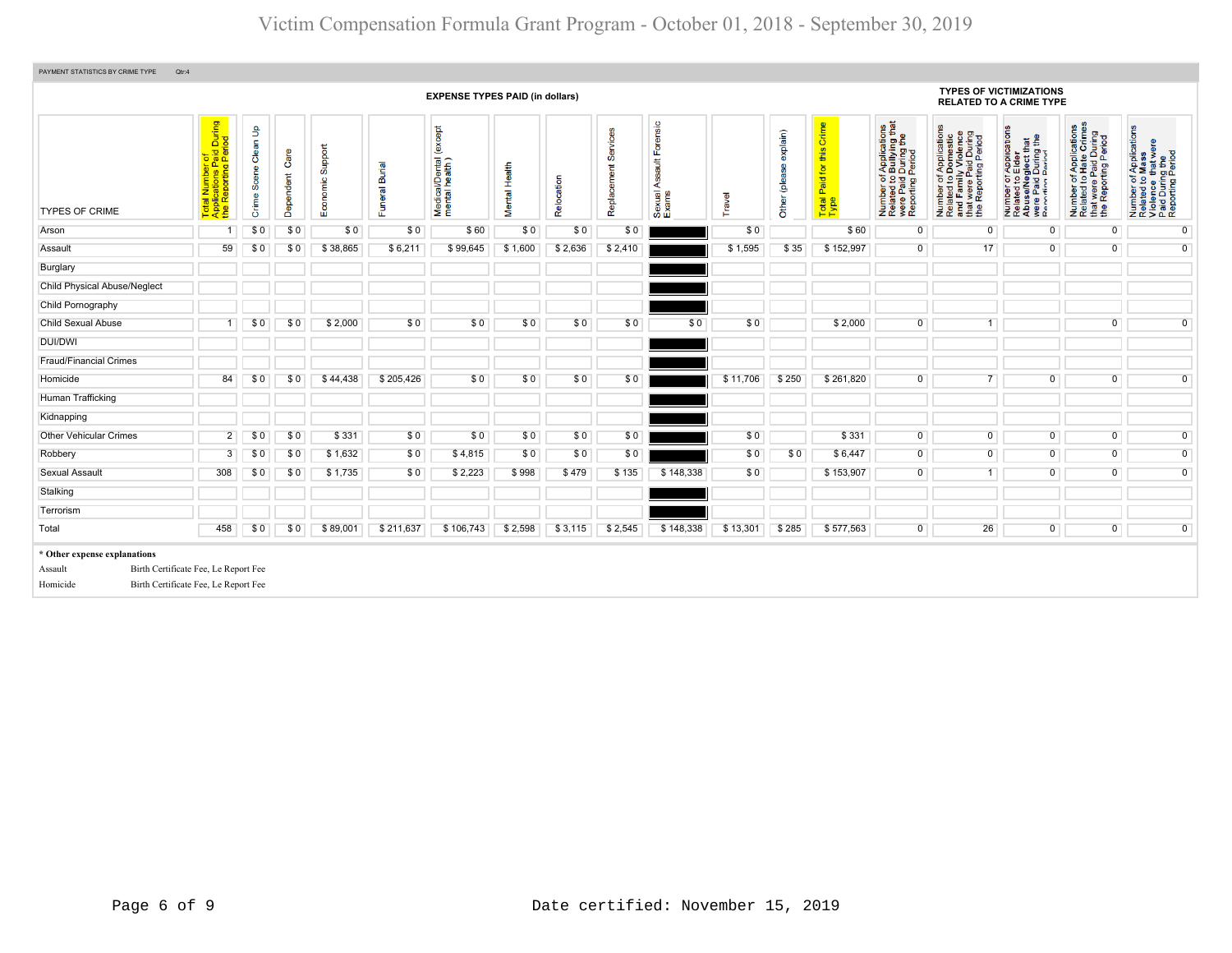| PAYMENT STATISTICS BY CRIME TYPE - Aggregated |                                                                               |                                         |               |                        |                            |                                             |                         |                    |                      |                                                         |          |                           |                                                            |                                                                                                |                                                                                                                       |                                                                                                              |                                                                                                   |                                                                                                        |  |  |  |
|-----------------------------------------------|-------------------------------------------------------------------------------|-----------------------------------------|---------------|------------------------|----------------------------|---------------------------------------------|-------------------------|--------------------|----------------------|---------------------------------------------------------|----------|---------------------------|------------------------------------------------------------|------------------------------------------------------------------------------------------------|-----------------------------------------------------------------------------------------------------------------------|--------------------------------------------------------------------------------------------------------------|---------------------------------------------------------------------------------------------------|--------------------------------------------------------------------------------------------------------|--|--|--|
|                                               | <b>EXPENSE TYPES PAID (in dollars)</b>                                        |                                         |               |                        |                            |                                             |                         |                    |                      |                                                         |          |                           |                                                            |                                                                                                | <b>TYPES OF VICTIMIZATIONS</b><br><b>RELATED TO A CRIME TYPE</b>                                                      |                                                                                                              |                                                                                                   |                                                                                                        |  |  |  |
| <b>TYPES OF CRIME</b>                         | Paid During<br>Period<br>plications Pa<br>Reporting F<br>ž<br><b>APP</b><br>ಕ | $\mathbf{f}$<br>Clean<br>Scene<br>Crime | Care<br>Deper | Support<br>ပ<br>$E$ co | <b>Burial</b><br>eral<br>훈 | (except<br>Medical/Dental<br>mental health) | Health<br><b>Mental</b> | ₽<br>$\sigma$<br>Ñ | Replacement Services | orensic<br>$\frac{4}{3}$<br>တ္တ<br>⋖<br>Sexual<br>Exams | Travel   | explain)<br>Other (please | Crime<br>ശ<br>语<br>$\overline{5}$<br>Paid<br>Total<br>Type | Number of Applications<br>Related to Bullying that<br>were Paid During the<br>Reporting Period | Number of Applications<br>Related to Domestic<br>and Family Violence<br>that were Paid During<br>the Reporting Period | Number of Applications<br>Related to Elder<br>Abuse/Neglect that<br>were Paid During the<br>Renorting Period | Number of Applications<br>Related to Hate Crimes<br>that were Paid During<br>the Reporting Period | Number of Applications<br>Related to Mass<br>Violence that were<br>Paid During the<br>Reporting Period |  |  |  |
| Arson                                         | $\overline{2}$                                                                | \$0                                     | \$0           | \$0                    | \$0                        | \$60                                        | \$0                     | \$0                | \$500                |                                                         | \$0      | \$0                       | \$560                                                      | 0                                                                                              | $\Omega$                                                                                                              | 0                                                                                                            | $\overline{0}$                                                                                    | $\overline{0}$                                                                                         |  |  |  |
| Assault                                       | 270                                                                           | \$0                                     | \$0           | \$209,803              | \$7,336                    | \$592,507                                   | \$2,331                 | \$7,314            | \$8,610              |                                                         | \$20,911 | \$403                     | \$849,216                                                  | $\overline{0}$                                                                                 | 63                                                                                                                    | 0                                                                                                            | $\overline{0}$                                                                                    | $\overline{0}$                                                                                         |  |  |  |
| Burglary                                      | 3                                                                             | \$0                                     | \$0           | \$0                    | \$0                        | \$150                                       | \$4,924                 | \$0                | \$0                  |                                                         | \$12     | \$0                       | \$5,086                                                    | $\overline{0}$                                                                                 | $\overline{2}$                                                                                                        | $\overline{0}$                                                                                               | $\overline{0}$                                                                                    | $\overline{0}$                                                                                         |  |  |  |
| <b>Child Physical Abuse/Neglect</b>           |                                                                               |                                         |               |                        |                            |                                             |                         |                    |                      |                                                         |          |                           |                                                            |                                                                                                |                                                                                                                       |                                                                                                              |                                                                                                   |                                                                                                        |  |  |  |
| Child Pornography                             |                                                                               |                                         |               |                        |                            |                                             |                         |                    |                      |                                                         |          |                           |                                                            |                                                                                                |                                                                                                                       |                                                                                                              |                                                                                                   |                                                                                                        |  |  |  |
| Child Sexual Abuse                            | $\overline{2}$                                                                | \$0                                     | \$0           | \$2,942                | \$0                        | \$0                                         | \$0                     | \$0                | \$0                  | \$0                                                     | \$0      | \$0                       | \$2,942                                                    | $\overline{0}$                                                                                 |                                                                                                                       |                                                                                                              | $\mathbf{0}$                                                                                      | $\overline{0}$                                                                                         |  |  |  |
| <b>DUI/DWI</b>                                |                                                                               |                                         |               |                        |                            |                                             |                         |                    |                      |                                                         |          |                           |                                                            |                                                                                                |                                                                                                                       |                                                                                                              |                                                                                                   |                                                                                                        |  |  |  |
| <b>Fraud/Financial Crimes</b>                 |                                                                               |                                         |               |                        |                            |                                             |                         |                    |                      |                                                         |          |                           |                                                            |                                                                                                |                                                                                                                       |                                                                                                              |                                                                                                   |                                                                                                        |  |  |  |
| Homicide                                      | 345                                                                           | \$0                                     | \$0           | \$193,838              | \$916,062                  | \$3,616                                     | \$2,226                 | \$0                | \$3,395              |                                                         | \$50.633 | \$1,732                   | \$1,190,375                                                | $\overline{0}$                                                                                 | 41                                                                                                                    | $\Omega$                                                                                                     | $\overline{0}$                                                                                    | $\overline{0}$                                                                                         |  |  |  |
| Human Trafficking                             |                                                                               |                                         |               |                        |                            |                                             |                         |                    |                      |                                                         |          |                           |                                                            |                                                                                                |                                                                                                                       |                                                                                                              |                                                                                                   |                                                                                                        |  |  |  |
| Kidnapping                                    |                                                                               |                                         |               |                        |                            |                                             |                         |                    |                      |                                                         |          |                           |                                                            |                                                                                                |                                                                                                                       |                                                                                                              |                                                                                                   |                                                                                                        |  |  |  |
| <b>Other Vehicular Crimes</b>                 |                                                                               | \$0                                     | \$0           | \$331                  | \$1,325                    | \$38,447                                    | \$0                     | \$0                | \$0                  |                                                         | \$0      | \$30                      | \$40,133                                                   | $\overline{0}$                                                                                 | $\overline{0}$                                                                                                        | $\overline{0}$                                                                                               | $\overline{0}$                                                                                    | $\overline{0}$                                                                                         |  |  |  |
| Robbery                                       | 17                                                                            | \$0                                     | \$0           | \$6,386                | \$0                        | \$9,502                                     | \$22                    | \$0                | \$97                 |                                                         | \$134    | \$15                      | \$16,155                                                   | $\overline{0}$                                                                                 |                                                                                                                       | 0                                                                                                            | $\overline{0}$                                                                                    | $\overline{0}$                                                                                         |  |  |  |
| Sexual Assault                                | 1,103                                                                         | \$0                                     | \$0           | \$4,185                | \$0                        | \$4,712                                     | \$4,534                 | \$479              | \$361                | \$588,704                                               | \$2,620  | \$30                      | \$605,626                                                  | $\overline{0}$                                                                                 | $\overline{3}$                                                                                                        | $\overline{0}$                                                                                               | $\overline{0}$                                                                                    | $\overline{0}$                                                                                         |  |  |  |
| Stalking                                      |                                                                               |                                         |               |                        |                            |                                             |                         |                    |                      |                                                         |          |                           |                                                            |                                                                                                |                                                                                                                       |                                                                                                              |                                                                                                   |                                                                                                        |  |  |  |
| Terrorism                                     |                                                                               |                                         |               |                        |                            |                                             |                         |                    |                      |                                                         |          |                           |                                                            |                                                                                                |                                                                                                                       |                                                                                                              |                                                                                                   |                                                                                                        |  |  |  |
| Total                                         | 1.749                                                                         | \$0                                     | \$0           | \$417,485              | \$924,723                  | \$648,994                                   | \$14,038                | \$7,793            | \$12,963             | \$588,704                                               | \$74,310 | \$2,210                   | \$2,710,093                                                | $\overline{0}$                                                                                 | 111                                                                                                                   | $\overline{0}$                                                                                               | $\overline{0}$                                                                                    | $\overline{0}$                                                                                         |  |  |  |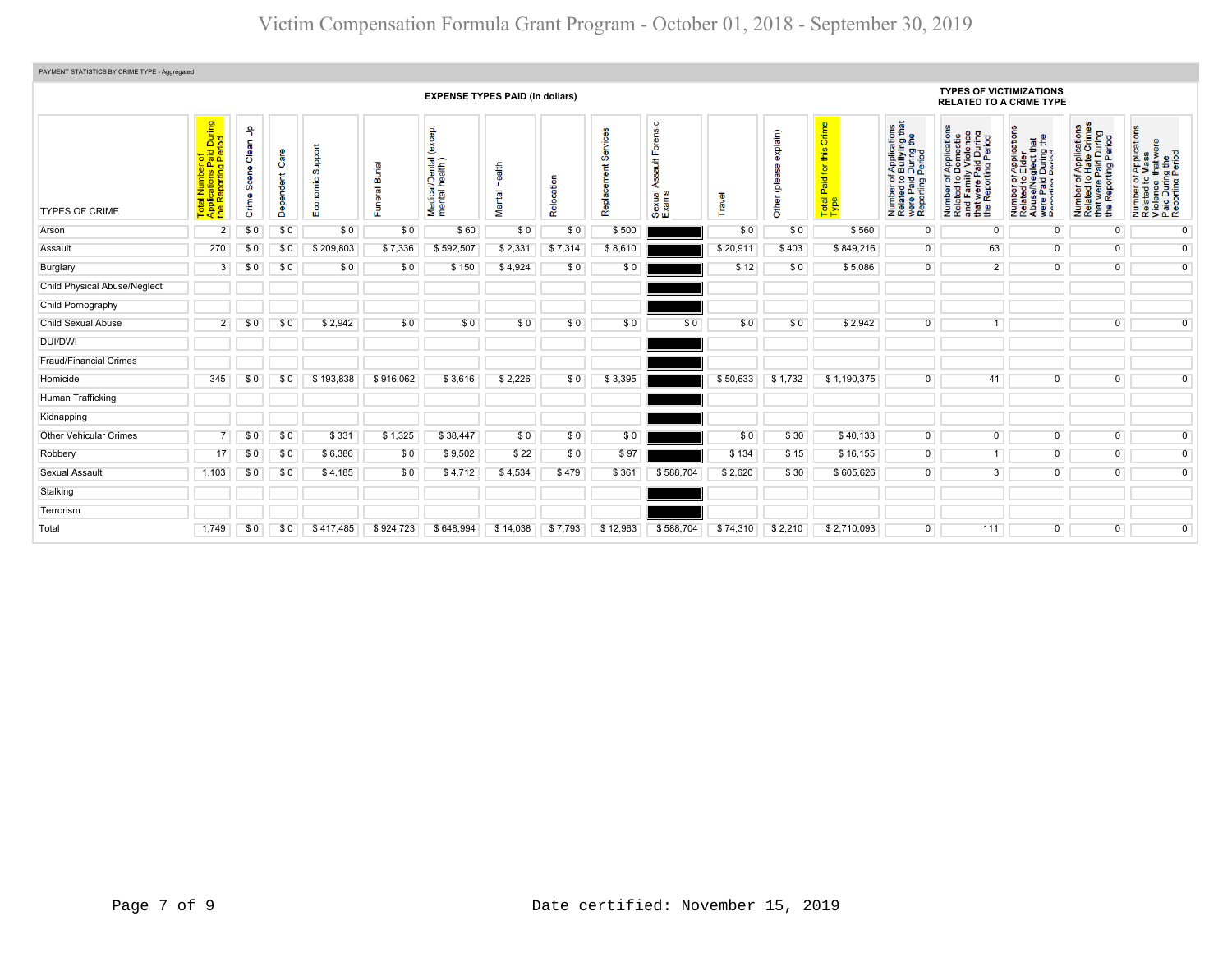### NARRATIVE QUESTIONS

#### 1. **Please explain any significant change in the number of applications received during the reporting period.**

The Commission received 73 more claims this fiscal year than in 2017-2018. This is fairly significant because if each claim were paid the maximum, it would be a considerable amount(1,460.000) of our fund balance. Information about the Commission is disseminated through staffs' presentations, law enforcement, district attorneys' offices, funeral homes and medical facilities, resulting in additional applications.

#### 2. **The average length of time to process an application for claim eligibility for compensation**

Count days from time of receipt of application to decision. 67

Please explain your state's procedure for processing an application for claim eligibility, from time of receipt of application to decision. The application is received into the office, date stamped and assigned to a specialist by jurisdiction(county). the victim or claimant (V/C) is sent an initial letter informing them that their application has been received and the letter sets out specific information that is needed to continue processing the application. Additional requests may be made of the V/C, service providers, victim service officers, law enforment, etc. A summary of the incident is written based upon information gathered during the review process. All the information is received and reviewed, then the specialist makes an eligibility recommendation. Once the claim is completed by the specialist, it is team reviewed by the claims managers, the attorney, and executive director. Claims for compensation over two-thousand dollars and forwarded to the Commissioners for the decision. They complete the review of the claims and send the packet back. The administrative assistant documents all claims that were agreed upon for the consent docket and those that were not agreed upon or need further discussion are put on a non-consent docket for the monthly Commission Meeting (second Thursday of each month). The executive director makes decisions on all claims two thousand dollars and under. For all claims that are approved, the payments are imported from the claims system to the accounting system. Once the accounting system has processed that information and cut checks, the check information is exported from the accounting system to the claims system to print letters. The checks are signed by the director and one other individual or two other individuals in her absence and sent to the victim, claimant, payee or service provider.

#### 3. **Does your state have a victim satisfaction survey?**

No

#### 4. **Please describe any emerging/major issues or notable trends that were encountered in your state that had an impact on your program's ability to meet the needs of crime victims during the reporting period.**

The great amount of OVC funds going to Assistance is having a negative affect on our program. The awards Assistance gives to forensic programs have significantly increased the number of forensic exams we receive. The Commission is paying twice as many programs forensic exams since around 2013. Reductions were capped for forensic exam payouts.

#### 5. **Please describe in detail efforts taken to serve Victims of Federal Crime during the reporting period.**

The Commission enjoys a good professional relationship with victim service officers who work for the federal government. We complete the memorandum of understanding for reports needed from the Federal Bureau of Investigation. They refer victims, and we share information on claims to assist victims.

#### 6. **Please describe any notable activities during the reporting period that improved the process of victim compensation services.**

The Commission continues to provide hands-on assistance to homicide survivors who come into the office. A special presentation was made to the Association of Funeral Directors in the state of Alabama to assist them in helping our victims.

#### 7. **Please describe in detail ways in which your state used VOCA Administrative funds and the impact of these funds on the state's ability to improve victim compensation services during the reporting period.**

VOCA Administrative funds were used to underwrite travel for staff to attend the national conference. The balance of the funds was used to pay claims to victims and claimants.

#### 8. **Were there any laws, initiatives, or policy changes in your state regarding victim compensation during the reporting period? If yes, please briefly describe them and their impact.**

October 22, 2018 – Alabama Administrative Code (ACVCC) [262-X-4-.04](https://262-X-4-.04) - AMENDED - Collateral source offset calculation period changed from five years to two years. December 14, 2018 – Alabama Administrative Code (ACVCC) [262-X-4-.04](https://262-X-4-.04) - AMENDED – Payment for eligible medical expenses reduced to 30% of charges. Per diem reduced to \$100. February 15, 2019 – Alabama Administrative Code (ACVCC) [262-X-11-.01](https://262-X-11-.01) – AMENDED - Payment limitations implemented for sexual assault program. March 15, 2019 – Alabama Administrative Code (ACVCC) [262-X-4-.04](https://262-X-4-.04) - AMENDED - Provision made for future economic loss to be made in quarterly installments over a one-year period. July 15, 2019 - Alabama Administrative Code (ACVCC) [262-X-4-.04](https://262-X-4-.04) - AMENDED - Collateral source offset calculation period changed from two years to one year. August 9, 2019 – Alabama Administrative Code (ACVCC) [262-X-4-.04](https://262-X-4-.04) - AMENDED - Further defined requirements to prove a common-law marriage. Required the submission of a hotel bill to receive \$100 per diem reimbursement.